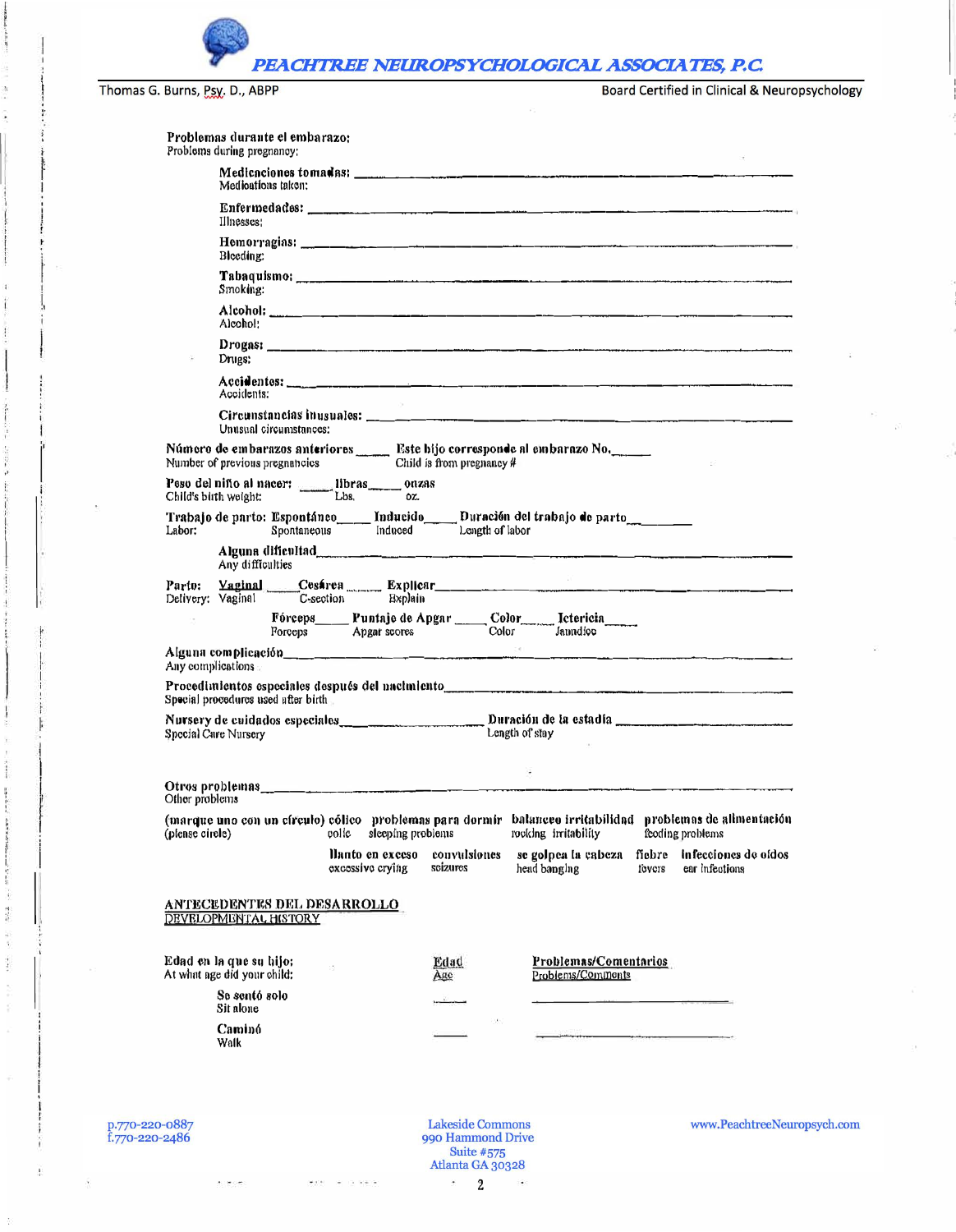| Test scores/reports available                                                                                                          |                                               |                                 |                                           |  |
|----------------------------------------------------------------------------------------------------------------------------------------|-----------------------------------------------|---------------------------------|-------------------------------------------|--|
| Middle School                                                                                                                          |                                               |                                 |                                           |  |
| Any problems?                                                                                                                          |                                               |                                 |                                           |  |
| Test scores/reports available                                                                                                          |                                               |                                 |                                           |  |
| Escuela secundaria <b>de la construcción de la construcción de la construcción de la construcción de la construcció</b><br>High School |                                               |                                 |                                           |  |
| LAIgún problema?<br>Any problems?                                                                                                      |                                               |                                 |                                           |  |
| Puntajes de exámenes/informes disponibles<br>Test scores/reports available                                                             |                                               |                                 |                                           |  |
|                                                                                                                                        |                                               |                                 |                                           |  |
| ¿Su hijo ha recibido alguno de estos servicios?<br>Has your child received any of these services?                                      |                                               | Sí<br>Yes                       | N <sub>0</sub><br>No.                     |  |
| Intervención temprana<br>Early Intervention                                                                                            |                                               |                                 |                                           |  |
| Learning disabilities resource                                                                                                         | Recursos por discapacidad de aprendizaje      |                                 |                                           |  |
| <b>Emotionally handicapped</b>                                                                                                         | Emocionalmente discapacitado                  |                                 |                                           |  |
| Trastornos intelectuales<br>Intellectually disordered                                                                                  |                                               |                                 |                                           |  |
| Cómo ser independiente<br>Self-contained                                                                                               |                                               |                                 |                                           |  |
| Habla y lenguaje<br>Speech and language                                                                                                |                                               |                                 |                                           |  |
| Tutoría -<br>Tutoring                                                                                                                  |                                               |                                 |                                           |  |
| Fisioterapla<br>Physical therapy                                                                                                       |                                               |                                 |                                           |  |
| Terapia ocupacional<br>Occupational thorapy                                                                                            |                                               |                                 |                                           |  |
| <b>ANTECEDENTES SOCIALES</b><br><b>SOCIAL HISTORY</b>                                                                                  |                                               |                                 |                                           |  |
| Nombre de la madre<br>Mother's name                                                                                                    |                                               | Occupation                      |                                           |  |
| Nombre del padre<br>Father's name                                                                                                      |                                               | Occupation                      |                                           |  |
| Años de educación formal: Madre<br>Years of formal education: Mother                                                                   |                                               | <b>Pather</b>                   |                                           |  |
| Edad de la madre<br>Mother's age                                                                                                       | Father's age                                  | Edad del padre                  |                                           |  |
| Ingresos familiares: ______ inferiores a \$10,000 _______________\$10,000-\$29,999 _______<br>Family income:                           | under \$10,000                                | \$10,000-\$29,999               | \$30,000-\$49,000<br>\$30,000-\$49,000    |  |
|                                                                                                                                        | \$50,000-\$74,999<br>ቁ <u>ፍስ በበቤ</u> -ቁንፈ 000 | $\frac{1}{2}$ \$75.000.\$90.900 | Más de \$100,000<br><b>Draw \$100.000</b> |  |

 $\mathbf{0}$ 

- 193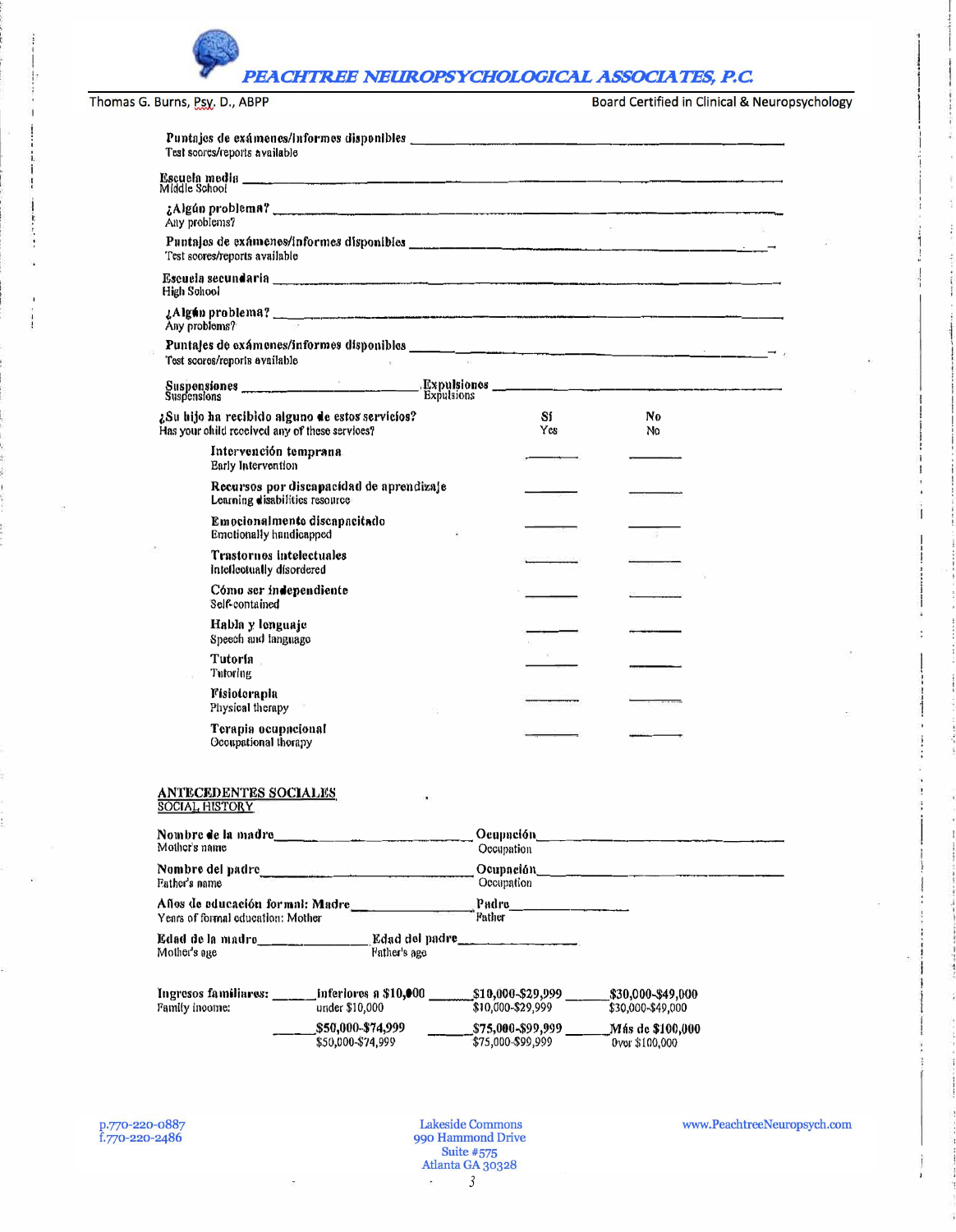| Los padres están: casados separados divorciados solteros viudes<br>Parents arc: | Married Separated | Divorced | Single              | Widowed                                                                                                                                                                                                                                                    |
|---------------------------------------------------------------------------------|-------------------|----------|---------------------|------------------------------------------------------------------------------------------------------------------------------------------------------------------------------------------------------------------------------------------------------------|
| With whom child lives                                                           |                   |          |                     |                                                                                                                                                                                                                                                            |
| Who lives in the home?                                                          | $-16$             |          |                     |                                                                                                                                                                                                                                                            |
|                                                                                 |                   |          |                     | Edad Grado                                                                                                                                                                                                                                                 |
| <b>Siblings</b>                                                                 |                   |          | Arc                 | Grade                                                                                                                                                                                                                                                      |
|                                                                                 |                   |          |                     | Edad Grado                                                                                                                                                                                                                                                 |
|                                                                                 | $-14$             |          | Age                 | Grade                                                                                                                                                                                                                                                      |
|                                                                                 |                   |          | Ago                 | Edad ___________Grado<br>Grade                                                                                                                                                                                                                             |
|                                                                                 |                   |          |                     |                                                                                                                                                                                                                                                            |
|                                                                                 |                   |          | Ago                 | Grade                                                                                                                                                                                                                                                      |
| Significant marital conflict?                                                   |                   |          |                     |                                                                                                                                                                                                                                                            |
| Significant conflict between parents and child                                  |                   |          |                     |                                                                                                                                                                                                                                                            |
| Unusual behaviors/tics                                                          |                   |          | Types of discipline |                                                                                                                                                                                                                                                            |
| Child's response                                                                |                   |          |                     |                                                                                                                                                                                                                                                            |
| Difficulty getting along with adults                                            |                   |          |                     |                                                                                                                                                                                                                                                            |
| Hobbies                                                                         |                   |          |                     |                                                                                                                                                                                                                                                            |
| Peer relationships                                                              |                   |          |                     |                                                                                                                                                                                                                                                            |
| Any sudden changes in behavior                                                  |                   |          |                     |                                                                                                                                                                                                                                                            |
| Strengths                                                                       |                   |          |                     |                                                                                                                                                                                                                                                            |
| Weaknesses                                                                      |                   |          |                     |                                                                                                                                                                                                                                                            |
| Organizations child belongs to                                                  |                   |          |                     | Organizaciones a las que pertenece el niño en el proporciones en el proporciones en el proporciones en el propo                                                                                                                                            |
|                                                                                 |                   |          |                     |                                                                                                                                                                                                                                                            |
| suministre la mayor cantidad de detalles posibles:<br>possible:                 |                   |          |                     | Información familiar importante: (debe incluirse a los padres, abuelos, tías, tíos y primos del ulño) Por favor,<br>Significant Family Information: (including child's parents, grandparents, aunts, uncles, and cousins) Picase provide as much detail as |
| Problemas psicológicos_<br>Psychological Problems                               |                   |          |                     |                                                                                                                                                                                                                                                            |
| Psychlatric Assessment (Por depression, drug or alcohol abuse, psychoses, etc.) |                   |          |                     | Evaluación psiquiátrica (por depresión, drogadicción o alcoholismo, psicosis, etc.) __________________________                                                                                                                                             |
| Neurological Bvaluations                                                        |                   |          |                     |                                                                                                                                                                                                                                                            |
| Electroencephalogram (EEG)                                                      |                   |          |                     |                                                                                                                                                                                                                                                            |
| CT Scan/MRI of the Brain                                                        |                   |          |                     |                                                                                                                                                                                                                                                            |
|                                                                                 |                   |          |                     |                                                                                                                                                                                                                                                            |
| Psychotherapy/Counseling                                                        |                   |          |                     |                                                                                                                                                                                                                                                            |

 $\left\langle \vec{q}\right\rangle$ 

 $\overline{\mathbf{4}}$